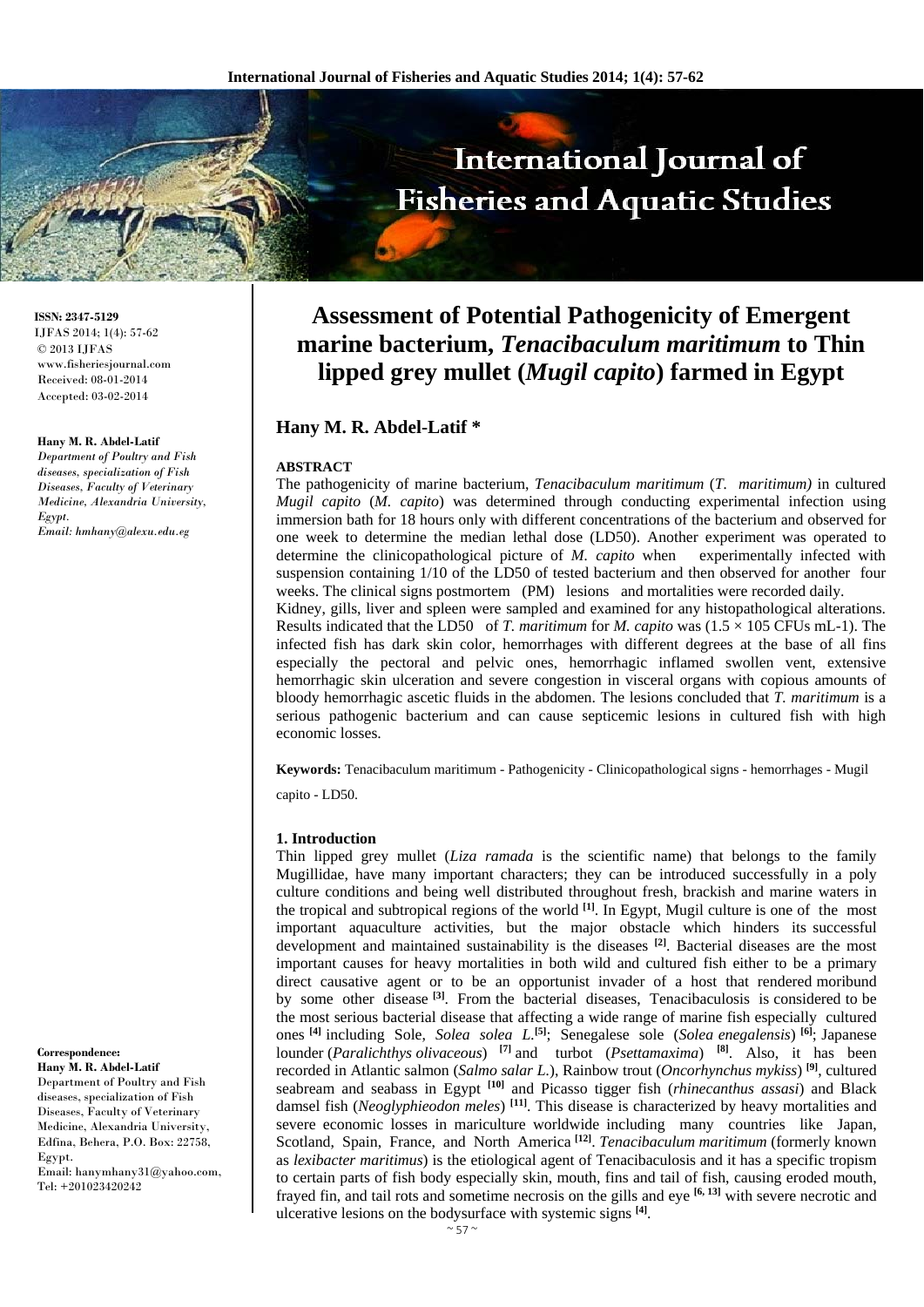This marine bacterium was isolated before from diseased samples of cultured marine fishes at Wadi-Mariout Lake at west Alexandria governorate, Egypt **[10]** and there is a potential probabilities for infecting cultured *M. capito* at the same region so that, this study was aimed to investigate the clinical signs, PM lesions and the histopathological alterations in cultured *M. capito* if experimentally infected with that bacterial isolate to identify whether this bacterium can cause a clinical disease or not in cultured *M. capito*.

### **2. Material and Methods:-**

# **2.1. Fish and culture conditions:-**

A total number of 90 apparently healthy *M. capito*, with average body weight of  $(50 \pm 5 \text{ g}/\text{fish})$  were obtained from a private fish farm at Wadi-Mariout lake, Alexandria governorate and transported a live to the laboratory of the department of poultry and fish diseases, Faculty of veterinary medicine, Alexandria University in large plastic bags containing water enriched by oxygen (2/3). All fish were placed in aquaria and left acclimated for 2 weeks prior to the experiments. Experiments were conducted in prepared glass aquaria (90 x  $50 \times 35$  Cm), supplied with chlorine free tap water <sup>[14]</sup>. The continuous aeration was maintained in each aquarium using an electric air pumping compressors. Settled fish wastes were cleaned daily by siphoned with three quarters of the aquarium's water, which was replaced by aeratedwater from the water storage tank. Water temperature was kept at 22

 $\pm$  1 °C and pH 8.5 during the experimental period.

#### **2. 2.** *Tenacibaculum maritimum* **inoculum:-**

*T. maritimum* strain was obtained from a previous work **[10]** and then subcultivated on plates of *Flexibacter maritimus*  medium (FMM) **[15]**. Pure colonies of the *T. maritimum*  isolates.

Were picked up and the strain was passed in small group of *M. capito* for reactivation, and re-isolated and identified again then used for other studies.

## **2. 3. Experimental infection:-**

# **2. 3. 1. Experiment (1) [Determination of median lethal dose (LD50)]:-**

Fifty of the acclimated *M. capito* were subdivided into five groups each of 10 fish and overnight cultures of *T. maritimum*  were adjusted to densities  $(1.5\times106, 1.5\times105, 1.5\times104$  and  $1.5 \times 103$  CFUs ml-1). The 1st, 2nd, 3rd and 4th fish groups were subjected to 18 hours immersion baths in the previous dilutions respectively while using a sterile saline solution for the 5thgroup that served as control group. The fish groups were closely observed for one week andortalities were recorded daily and the internal organs (Livers and kidneys) were asepticallystreaked on FMM for *T. maritimum* reisolation.

| <b>Table 1:</b> Design for determination of median lethal dose (LD50) of <i>T. maritimum</i> :- |  |
|-------------------------------------------------------------------------------------------------|--|
|-------------------------------------------------------------------------------------------------|--|

| <b>Fish groups</b>                     | No. of fish | Dose / fish (CFU / ml) | Route of injection             |
|----------------------------------------|-------------|------------------------|--------------------------------|
| Group $(1)$                            | 10          | $1.5\times106$         |                                |
| Group $(2)$                            | 10          | $1.5 \times 105$       |                                |
| 10<br>Group $(3)$<br>10<br>Group $(4)$ |             | $1.5 \times 104$       | Immersion bath for<br>18 hours |
|                                        |             | $1.5 \times 103$       |                                |
| Group (5) (Control)                    | 10          | Sterile saline         |                                |

The LD50 was determined **[16]** using the following formula:-

LD50 = [Mortalities above 50% - 50] / [Mortalities above 50% - Mortalities below 50%]

The Specificity of death was determined by re-isolation of injected bacteria from freshly dead fish during the period of observation (One week) **[17]**.

# **2.3.2. Experiment (2):-**

Forty of the acclimated M. capito were subdivided into 2 equal groups each of 20 fish and each group was reared in a separate aquarium. The fish of the first group were infected by maritimum suspension containing 1/10 of the LD50 of tested bacteria in a bath immersion **[18]**. The second group was submitted to the same procedure without bacteria and used as control (using sterile saline). Fish groups were observed for four weeks, the clinical signs and mortalities were recorded daily and the dead fish were taken for any post mortem examination and histopathological changes.

#### **2.3.3. Histopathological studies:-**

Following complete necropsy of the freshly dead fish, specimens were collected from kidney, liver, gills and spleen for histopathological examination. Thereafter, these specimens were rapidly fixed in 10% natural formalin buffered phosphate

for at least 24 hours, after that the specimens washed by running tap water then dehydrated through ascending grads of ethanol, cleaning in by chloroform and embedded in paraffin wax at 60 C. Paraffin block were prepared and from which 5 microns thick sections were obtained by microtome. These sections were stained by hematoxylin and eosin stain  $(H & E)$ **[19]**.

### **3. Results and Discussion:-**

Bacterial diseases, from the epizootiological point of view, affect nearly all cultured, wild marine and freshwater fish to a limit that exceeds all other disease causes combined. Moreover, bacterial diseases have ranked the first one among all the causative agents causing serious problems in fish **[20]***.*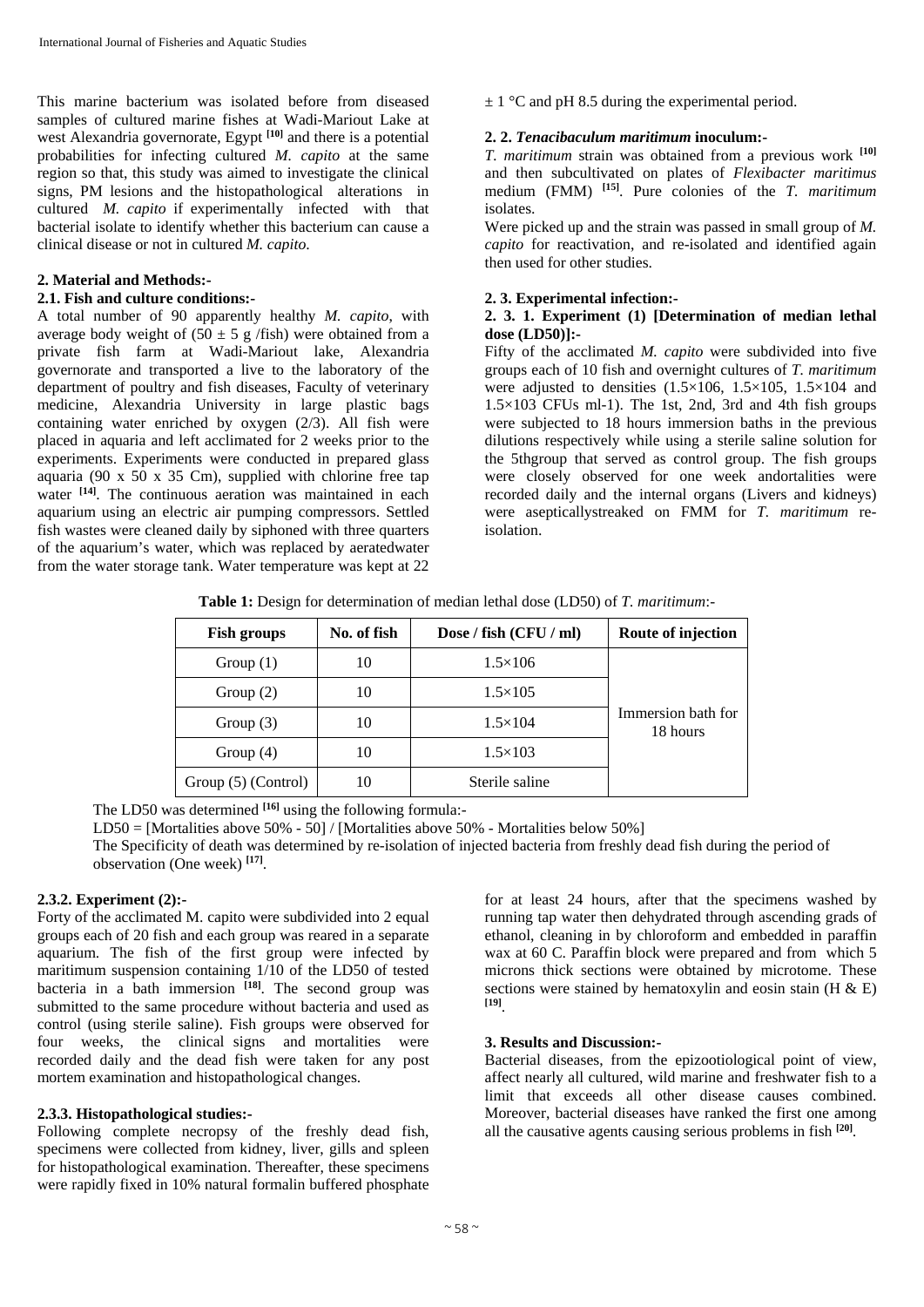# **3. 1. Results of the median lethal dose (LD50):-**

The mortality of the experimentally infected *M. capito* was reported for one week after immersion bath infection with different concentrations of *T. maritimum.* The fish mortality occurred during the 1st week of the experiment. The LD50 of *T. maritimum* for *M. capito* was  $(1.5 \times 105$  CFU mL-1) (**Table 2**).

| Fish groups (10 fish<br>for each) | Bath conc. ml -1 | No. of dead fish / day   |                          |                          |                          |                          |                          |                          | <b>Total number of</b> | <b>Mortality</b> |
|-----------------------------------|------------------|--------------------------|--------------------------|--------------------------|--------------------------|--------------------------|--------------------------|--------------------------|------------------------|------------------|
|                                   |                  | 1                        | $\boldsymbol{2}$         | $\mathbf{3}$             | $\overline{\mathbf{4}}$  | 5                        | 6                        | 7                        | dead fish              | Rate %           |
| Group $(1)$                       | $1.5 \times 106$ | $\overline{2}$           | -1                       | $\mathbf{1}$             | $\mathbf{1}$             | $\mathbf{1}$             | $\overline{\phantom{a}}$ | $\overline{\phantom{a}}$ | 6                      | 60               |
| Group $(2)$                       | $1.5 \times 105$ | $\overline{2}$           | $\mathbf{1}$             | $\blacksquare$           | $\mathbf{1}$             | $\mathbf{1}$             | $\overline{\phantom{a}}$ | $\overline{\phantom{a}}$ | 5                      | 50               |
| Group $(3)$                       | $1.5 \times 104$ | 1                        | $\mathbf{1}$             | $\overline{a}$           | $\mathbf{1}$             | $\overline{\phantom{a}}$ | $\overline{\phantom{a}}$ | $\overline{\phantom{a}}$ | 3                      | 30               |
| Group $(4)$                       | $1.5 \times 103$ | $\blacksquare$           | $\mathbf{1}$             | $\blacksquare$           | $\blacksquare$           | $\mathbf{1}$             | $\overline{\phantom{a}}$ | $\overline{\phantom{a}}$ | 2                      | 20               |
| Control group                     | Sterile saline   | $\overline{\phantom{a}}$ | $\overline{\phantom{a}}$ | $\overline{\phantom{a}}$ | $\overline{\phantom{a}}$ | $\sim$                   | $\overline{\phantom{a}}$ | $\overline{\phantom{a}}$ |                        |                  |

**Table 2:** Design for determination of median lethal dose (LD50) of *T. maritimum*:-

By the end of the observation time (7 days), the mortalities within the experimentally infected fish reached to (60%) comparing to zero % mortality in the control group.

In regards to the LD50, results were similar to  $LD_{50}$  of *T*. *maritimum* when infected to in Surge Wrasses Fish (*Thalassoma Purpureum*) in immersion bath **[21]**.

#### **3. 2. Clinical signs of experimentally infected** *M. capito***:-**  The experimentally infected *M. capito* were off food, lethargic, some of them exhibit sluggish movement and other showed nervous manifestations (listlessness).



**Fig 1:** Experimentally infected M. capito has hemorrhagic inflamed swollen vent (arrow) (Photo A), severe hemorrhage at the base of pelvic fins (Photo B), darkness of skin color (arrow) with moderate hemorrhage at bas of pelvic fins (arrow) and fin erosions (Photo C) and severe hemorrhage at the base of pectoral fins (arrow) with extensive skin ulceration (Photo D).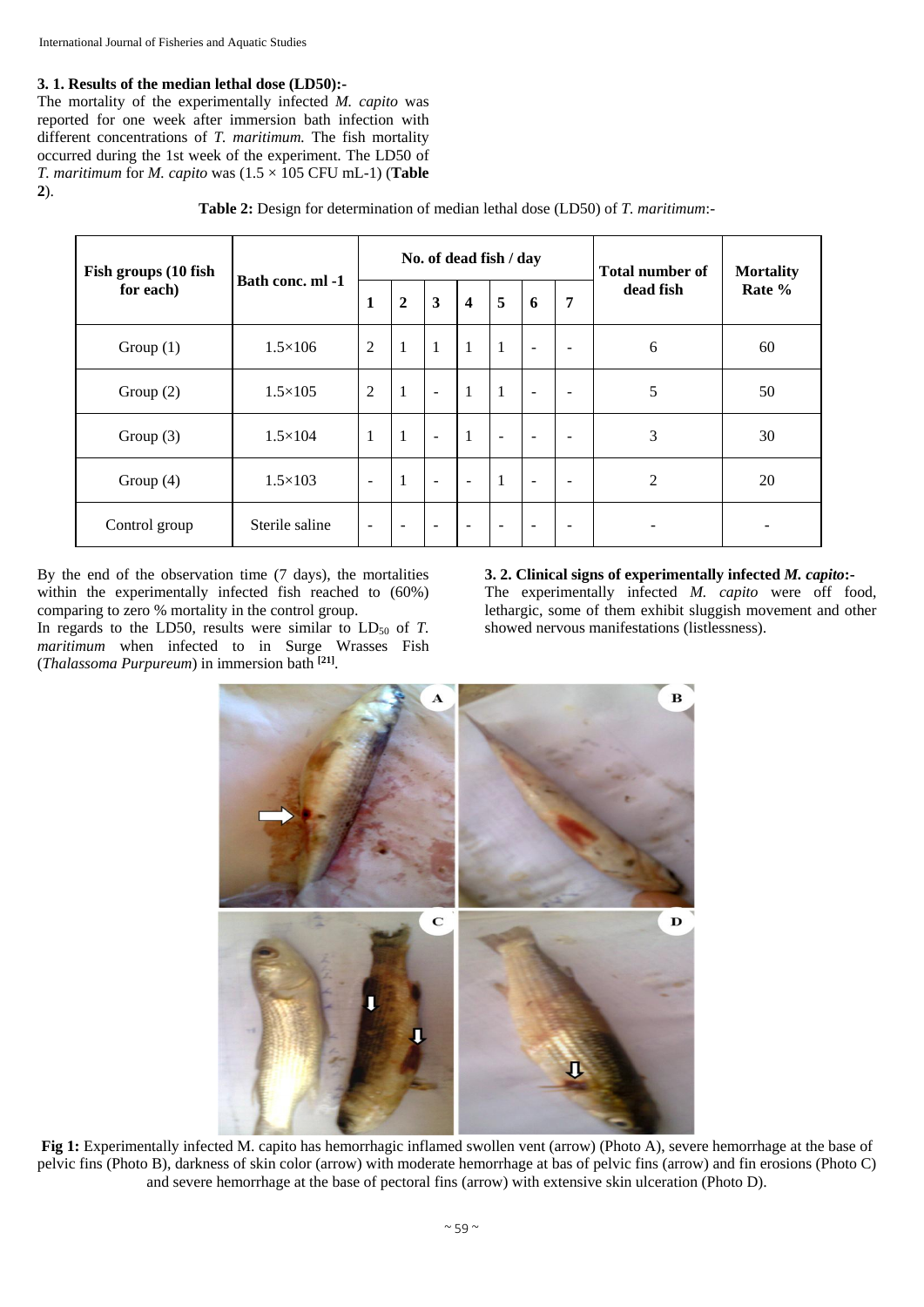



**Fig 2:** Experimentally infected *M. capito* showed moderate 150 erythematic hemorrhage at base of pelvic and anal fins **(Photo E),**  septicemic lesions appeared as severe congestion in the gills and visceral organs with bloody hemorrhagic ascetic fluids that were noticed upon opening the fish (**Photo F & H)** and congestive kidneys (**Photo G).** 

### **3. 4. Results of re-isolation of the** *T. maritimum* **from the experimentally infected fish:**

Re-isolation of *T. maritimum* was obtained from freshly dead and sacrificed experimentally infected fish. Moreover, the results of culture and biochemical characteristics of the reisolated bacterial isolate revealed the same morphochemical characteristics of the bacterial isolate used in immersion bath.

The control group remained clinically health and showed neither pathological lesions nor bacterial isolation and none of the control group died.

**3.5. Histopathological findings of the experimentally infected fish with** *T. maritimum***:-**



**Fig 3:** The gills of experimentally infected *M. capito* has lamellar 162 telangiectasis (arrow), edematous separation of surface epithelium of secondary lamellae from capillary beds (head arrow) **(Photo I)** and multifocal fusion of secondary gill lamellae (arrows) and epithelial lifting (head arrow), H & E (X 250) **(Photo J**). While, the hepatopancreas showing congestion of hepatic sinusoids, H & E (X 160) (**Photo K)** with vacuolar and hydropic degeneration, H & E (X 250) (**Photo L).**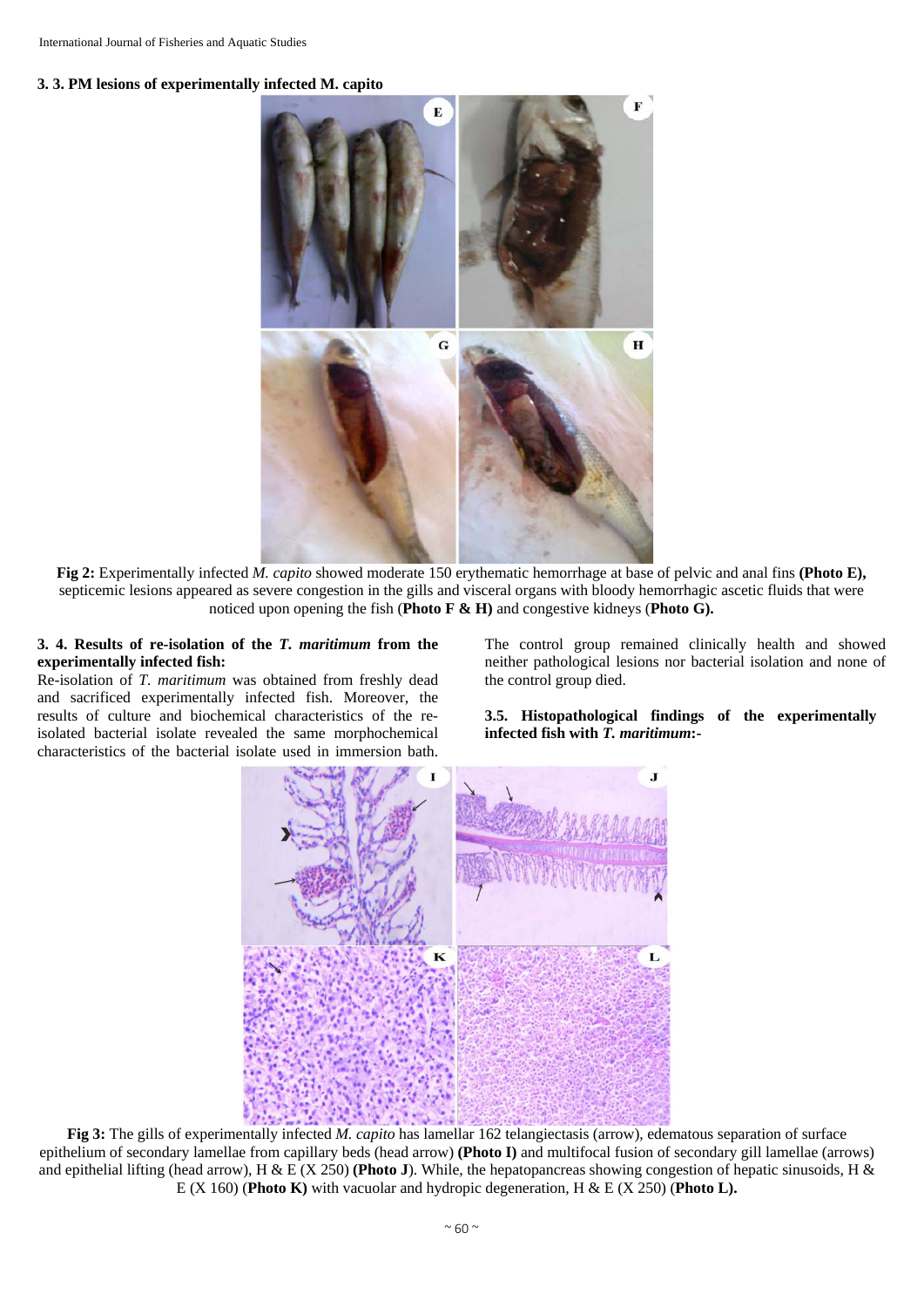

**Fig. (4):-** The hepatopancreas of experimentally infected *M. capito* has activation of the MMCs, H & E (X 160) **(Photo M);** the spleen has extensive lymphoid cell depletion accompanied by telangiectasis of the red pulp sinusoids (arrow) at the expense of white pulps, H & E (X 250) **(Photo N)** and lymphoid cell depletion accompanied by telangiectasis of the red pulp sinusoids at the expense of white pulps, H 173 & E (X 160) **(Photo O)** while the posterior kidneys showing depletion of blood element, H & E (X 250) (**Photo P).** 

The results of clinical signs, PM lesions and histopathological findings of Tenacibaculosis of experimentally infected *M. capito* were similar to the results of Seabass *(Dicentrarchus labrax* **L.**) and gilthead Seabream *(Sparus aurata* **L.***)* **[22]**, where their results showed that *T. maritimum* caused fin erosions and necrotic ulcers of skin and muscle. Bacterial pathogens do their pathological effects through the production of several destructive weapons that usually known as virulence factors; therefore, the results of Clinical picture, PM lesions and the histopathological alterations may be attributed to the virulence factors of *T. maritimum* such as the synergistic interaction of the toxins and enzymes present in the extra cellular products (ECP) which have high proteolytic activity

#### **4. Reference**

- 1. Papasptiropoulos V, Klossa-Kilia E, Alahiotis S N, Kilias G. Molecular phylogeny of grey mullet (Teleostei: Mugilidae) in Greece: evidence from sequence analysis of mt DNA segments. Bio-chemical genetics 2007; 45, 623 - 636.
- 2. Austin B, Austin D A. Bacterial Fish Pathogens: Disease of Famed and wild Fish, 2nd ed. Chichester: Ellis Horwood, 1993.
- 3. Richards R H, Roberts R J. The Bacteriology of Teleosts. In: 198 Roberts, R.J., (Ed.), Fish Pathology 1978; Bailliere, Tindall, London, pp: 183-204.
- 4. Toranzo A E, Magarin˜os B, Romalde J L. A review of the main bacterial fish diseases in mariculture systems. J. Aquaculture 2005; 246, 37- 61.
- 5. Bernardet J F, Campbell A C, Buswell J A. *Flexibacter maritimus* is the agent of 'Black patch necrosis' in

with an ability for degradation of gelatin, amylase, casein and nucleases as well as a positive cytotoxic activity **[23]**; this factor gave the ability to *T. maritimum* to cause hemorrhagic skin ulcerations as found in infected *M. capito*. Similarly, Adhesion is important also to increase the infectivity of the bacterium **[24]**; hemagglutinating activity **[25]**; the lipopolysaccharides (LPS) of cell wall is considered as endotoxin **[26]**; Capsular structure **[27]** and iron uptake mechanisms **[28]**. All these previously mentioned factors contribute together to produce the clinicopathological picture of infected *M. capito*. Finally, Results obtained concluded that the marine bacterium, *T. maritimum* can produce a serious clinical disease in cultured *M. capito* in Egypt.

> Dove; sole in Scotland. Dis. Aquat. Org. 1990; 8, 233 - 237.

- 6. Cepeda C, Santos Y. First isolation of *Flexibacter maritimus* from farmed Senegalese sole (*Solea senegalensis*, Kaup) in Spain. Bull. Eur. Assoc. Fish Path. 2002; 22, 388 - 391.
- 7. Baxa D V, Kawai K, Kusuda R. Characteristics of gliding bacteria isolated from diseased cultured flounder, *Paralichthys olivaceous*. Fish Path. 1986; 21, 251 - 258.
- 8. Avendaño-Herrera R, Núñez S, Magariños B, Toranzo A. E. A non-destructive method for rapid detection of *Tenacibaculum maritimum* in farmed fish using nested PCR amplification. Bull. Eur. Assoc. Fish Pathol. 2004; 24, 280 – 286.
- 9. Soltani M, Munday B L, Burke C M. The relative susceptibility of fish to infections by *Flexibacter*